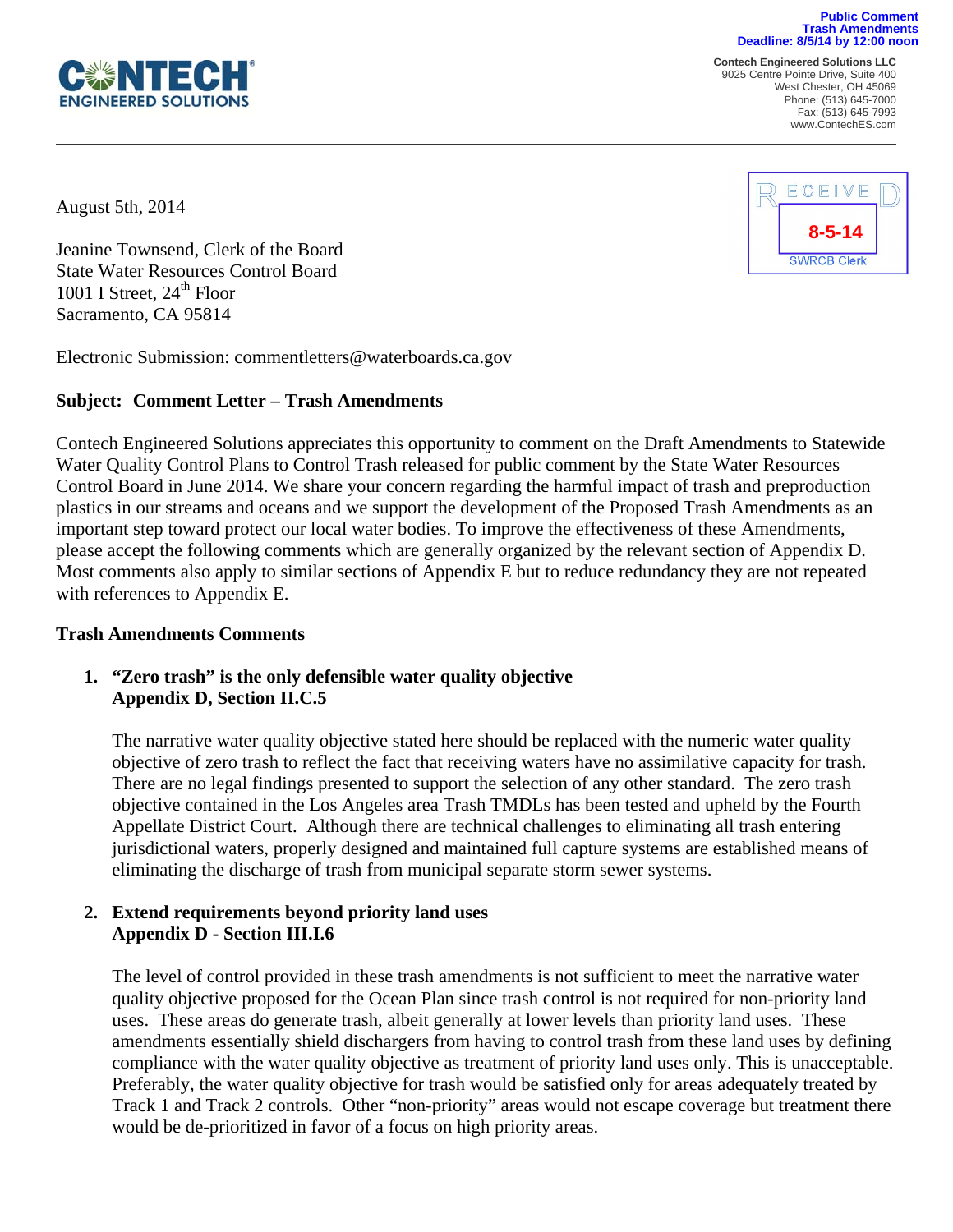

## **3. Confirm that treatment of public and private storm drains is required Appendix D - Section III.I.6**

Trash discharge from private inlets has been a blind spot in Los Angeles area TMDLs and in trash control requirements in the San Francisco Bay area. Baseline trash loading information has been collected for a variety of land uses in both regions, however in all cases, catch basins in public streets adjacent to the land uses were monitored exclusively, not catch basins in on private land. Likewise, virtually all retrofit activity has occurred on public inlets. Although control of discharge from private drains may be more challenging, MS4 operators and NPDES permittees clearly have responsibility for the quality of water exiting the MS4 regardless of its source. They also have the authority to extend treatment requirements to private land owners who discharge to the MS4. The use of the term "in their jurisdiction" in Track 1 should not be misconstrued to limit jurisdictional responsibility to inlets owned and operated by the jurisdiction.

This issue is important because many priority land uses are characterized by large facilities with multiple inlets located on private land that connect to the MS4 via a connector pipe, for example, shopping malls, apartment complexes, industrial parks and schools. Track 1 does not differentiate between public and private drains, instead referring to "all storm drains". Please confirm that this includes storm drains on private property.

This creates a challenge for MS4 owners and operators who must secure and exercise the legal authority to compel private land owners to retrofit their inlets and to provide ongoing demonstration that adequate inspection and maintenance is provided. Alternatively, MS4 operators could install and operate regional facilities that receive runoff from private sites. In this case, a method of securing capital improvement project and operation and maintenance funding from private land owners may be required.

## **4. Avoid backsliding in areas with existing trash regulation Appendix D - Section III.I.6.a**

Section III.I.6.a seems to provide dischargers with existing trash control requirements that are more stringent than the proposed provisions with a less stringent compliance option. For example, the 15 Los Angeles area TMDLs set a trash reduction target of zero trash. Applicability in Los Angeles region is addressed in the "Applicability" section, but section III.I.6.a should be modified to state: "Only programs with less stringent existing trash control requirements would be deemed in compliance with the prohibition of discharge if they are consistent with section III.L.2." Where more stringent standards already apply, for example as part of an NPDES permit incorporating local TMDLs, they must remain in place to avoid backsliding.

## **5. Full capture system approval process must be improved Appendix D – Section III.L.1.b.(1)**

The Los Angeles Regional Water Quality Control Board has approved some full capture systems on the basis that they have screen aperture sizes of 5 mm or less and that they have ample hydraulic capacity in a half occluded condition to pass the one-year peak flow rate. Evaluation on these simple criteria is inadequate since it ignores operation and maintenance feasibility and does not ensure that captured trash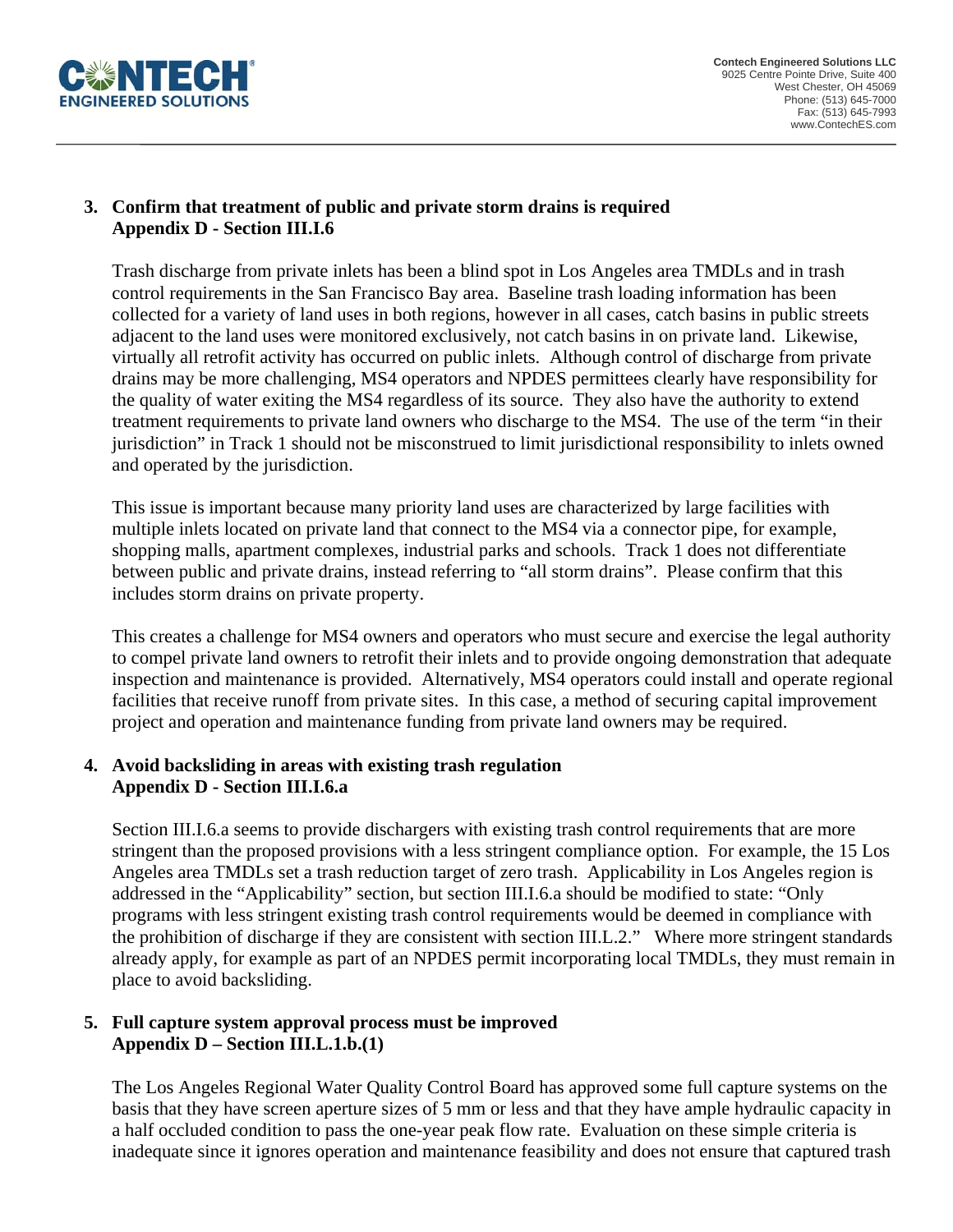

is retained without resuspension between maintenance events. It should also be noted that the San Francisco Regional Water Quality Control Board has taken the position that they have NOT certified any devices. They did provide a list of devices that would qualify for funding under a specific grant, but that is not a certification.

Field observations of trash removal systems relying on a perforated metal screen deployed perpendicular to the dominant flow path show that these systems are prone to clogging as trash and debris is pinned to the screen by the force of flow moving through the screen. When the screen is blocked by trash and debris it becomes a hydraulic barrier and runoff is backed up in the collection system and overtops the screen as if it were a solid weir. In many cases this leads to bypass at influent rates far below the design flow rate and with small amounts of trash and debris present. Worse, many systems are designed such that bypass flows are routed through the trash storage area which causes resuspension and export of previously captured trash when screens clog or during high-flow events. To ensure reliable performance of full capture systems, the following improvements to the certification process are recommended:

- Prohibit the use of on-line trash control devices that direct peak flows through the trash storage area unless they are cleaned out after each significant storm event  $( $0.25$ " depth)$ ; or specify that full capture systems must retain trash in an off-line configuration where peak flows are diverted upstream of the trash storage area.
- Require in-field demonstration that trash control systems can capture and retain trash at the design treatment flow rate. Alternatively laboratory demonstration of trash capture and retention may be demonstrated using an influent stream containing a representative mix of gross solids including sediment, organic debris and trash.
- Document the maintenance procedures and frequency required to maintain adequate trash removal and retention at the design flow rate. Include this information in any full capture certification.
- Require an initial inspection frequency of monthly or after each significant event greater than 0.25" in depth for the first year with maintenance performed when screens are 25% clogged or when trash loads have accumulated to 25% of capacity for on-line storage systems or 75% for off-line storage systems. Based on observations during this period inspection frequency may be extended, but should occur at twice the frequency that maintenance is required.

Prior to acceptance by the State Board, an independent audit of the effectiveness of previously certified full-capture BMPs in Los Angeles is needed per the requirements above and with particular focus on the actual operation and maintenance burden imposed by each type of system. To receive credit for full capture system treatment, maintenance efforts must be adequate to ensure that devices continuously have capacity to remove and retain 5 mm particles from the one year storm.

## **6. Los Angeles area trash TMDL requirements should not be undermined Appendix D – Section III.L.1.b.(2)**

Although not explicitly stated, this section seems to allow Los Angeles area permittees to reduce the scope of their trash control efforts to focus only on priority land uses. This is unacceptable since it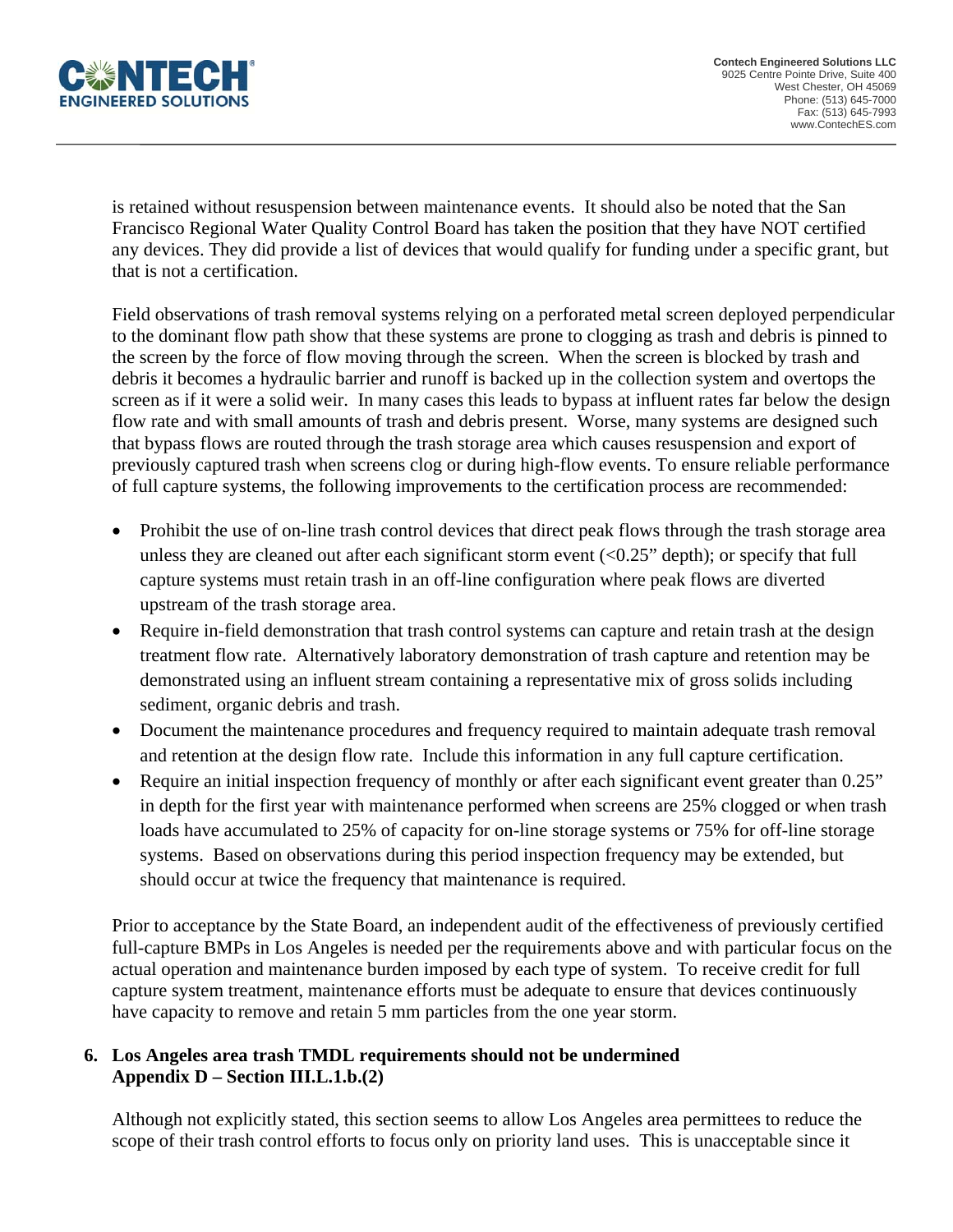

contradicts the clear direction given in the Trash TMDLs that the goal of zero trash discharge be attained.

By their own accounting, most Los Angeles permittees are on track with their full capture retrofits or other strategies to comply with the Trash TMDLs. What is needed in the region however, is a focused look at the adequacy of current maintenance efforts. In some high trash load generating areas of the Los Angeles and Ballona Creek watersheds, maintenance on a per storm basis is needed to avoid premature bypass and resuspension of previously captured trash due to the type of full-capture systems selected. Also, very few private drains in the Los Angeles area have been retrofitted with full capture systems.

# **7. Implement Full capture systems where feasible Appendix D – Section III.L.2.a.(2)**

This section should be amended to require permitting authorities electing to pursue Track 2 to implement full capture systems where feasible, prior to consideration of other controls.

# **8. Flexibility is needed in pursuing Track 1 Appendix D – Section III.L.2.a**

This section requires permittees to select either Track 1 or 2. Although not expressly stated, it seems that this decision is intended to be made once based on mitigation approaches selected for the entire drainage network under the jurisdiction of the permittee. Considering the likelihood that there will be at least one location in each jurisdiction where full capture systems are infeasible, this interpretation will push virtually every jurisdiction into Track 2.

A better approach would be to allow the jurisdiction to select Track 1 or Track 2 on a catchment by catchment basis with a requirement that full capture systems be installed where feasible. Alternatively, a Track 1 could include an allowance of up to 5% of area treated by non-full capture systems.

## **9. Update Reference Appendix D – Section III.L.2.b**

The reference in this section to Chapter III.I.6.a should be corrected to reference Chapter III.I.6.

## **10. Full capture systems are not effective preproduction plastic controls Appendix D – Section III.L.2.c**

This section seems to offers industrial permittees a path to compliance with the narrative trash objective that is based on installation of full capture systems. This is surprising given the fact that preproduction plastics are typically smaller than 5 mm in diameter and will not be controlled by full capture systems. Since industrial sites are listed among the priority land uses that are covered in section III.L.2.a, full capture controls or equivalently effective controls would already be required. This section must be amended to require additional controls that are effective for preproduction plastics.

For example, the CDS system is available with standard screen apertures of 1.2 mm, 2.4 mm, and 4.7 mm. The 2.4 mm screen has been used extensively in California and is the default standard in several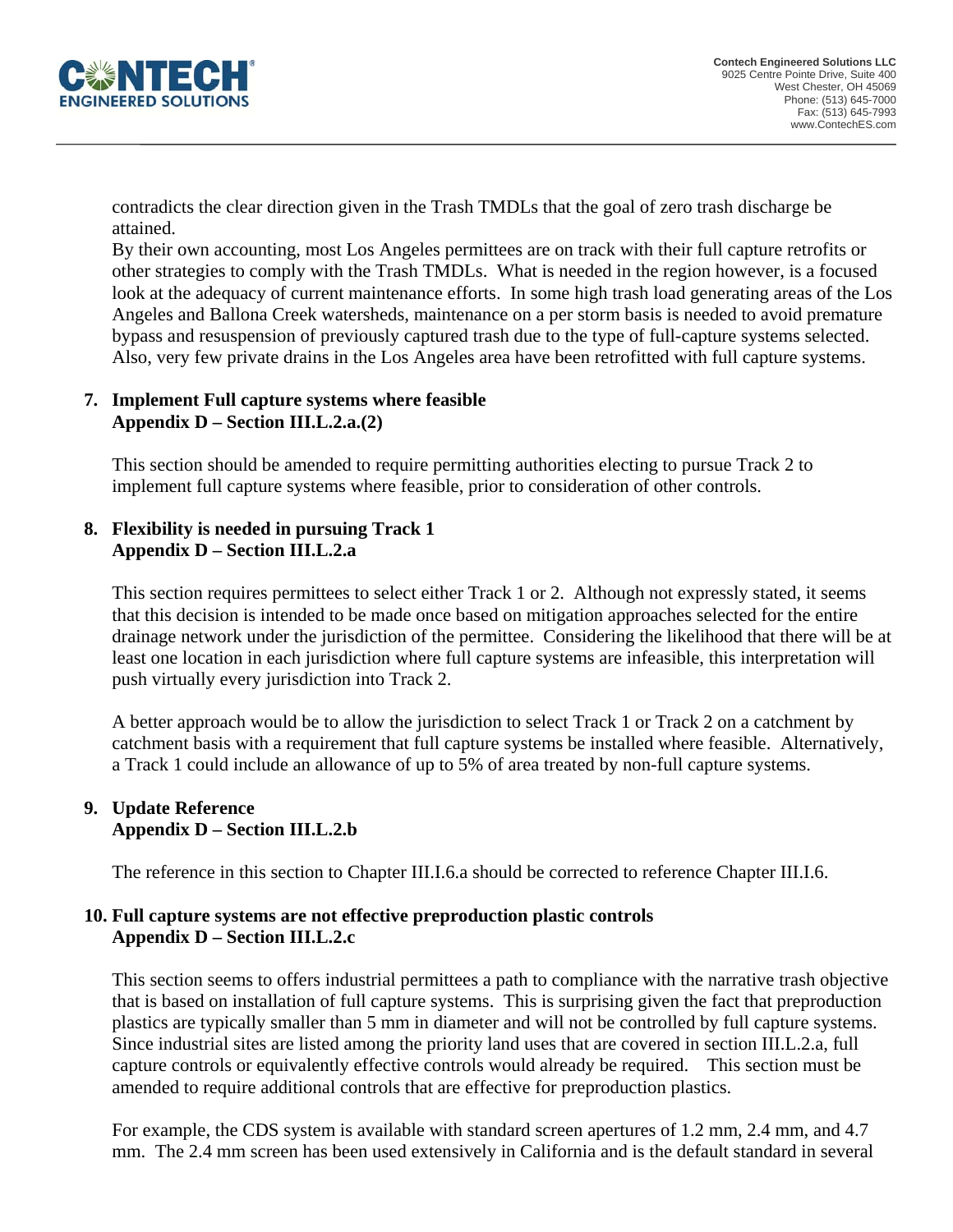

other states. The hydraulic and pollutant removal capabilities of this system for trash as well as fine sediment and oil and grease are well documented. To ensure that systems are installed that actually address preproduction plastics, the following change is recommended:

- Replace "full capture systems" with "preproduction plastic capture systems" in section III.L.2.c.(1) and specify that such systems must remove and retain particles 2.4 mm and larger during the peak flow rate generated by the 1-year storm.
- Replace references to "full capture systems" elsewhere in section III.L.2.c with "preproduction" plastic capture systems".

#### **11. Compliance timeline is appropriate for Track 1 compliance Appendix D – Section III.L.4.a.(3)**

The 10 year final compliance time line is appropriate for those permittees that select the full-capture option considering the complexity of identifying, designing, permitting and constructing storm drain retrofit projects.

## **12. Compliance timeline should be shorter for track 2 Appendix D – Section III.L.4.a.(4)**

The 10 year final compliance time line should be shortened to 7 years for those permittees that select track 2. Since many of the non-full capture solutions can be implemented without new capital improvement projects the time line can be shorter. For example increasing street sweeping, enforcement and public education can be done quickly. A shorter time line also incentivizes selection of the full capture track which provides more trash capture certainty. Controls selected under either track should be undertaken in the context of a broader compliance plan such that redundant controls are avoided and maximum leverage is gained toward satisfying other water quality goals.

## **13. Catch basin scale controls should be designed for short duration rainfall intensities Appendix I – Definition of Terms, Full Capture System**

Trash control devices installed at individual storm drain inlets will be grossly undersized relative to the peak one-year flow rate if sized using the one-year, one-hour rainfall intensity. To produce an accurate result, the Rational Method equation requires that a rainfall intensity be selected with a duration equal to the time of concentration for the drainage area. Individual catch basins typically serve small drainage areas with times of concentration of 5 minutes or less. Around the state, the peak 5-minute, one-year rainfall intensity is typically between 3 to 5 times the 1-hour, one-year rainfall intensity and therefore produces peak flow rates 3-5 times larger. Therefore inlet scale retrofits are likely to be undersized by a factor of at least 3 by the current criteria.

At the other end of the size spectrum, large regional controls may be installed in catchments with times of concentration longer than 1 hour. The longer time of concentration, combined with the tendency for high intensity rainfall to occur in localized cells that are smaller than the catchments served by large regional systems, would result in oversizing of large regional systems.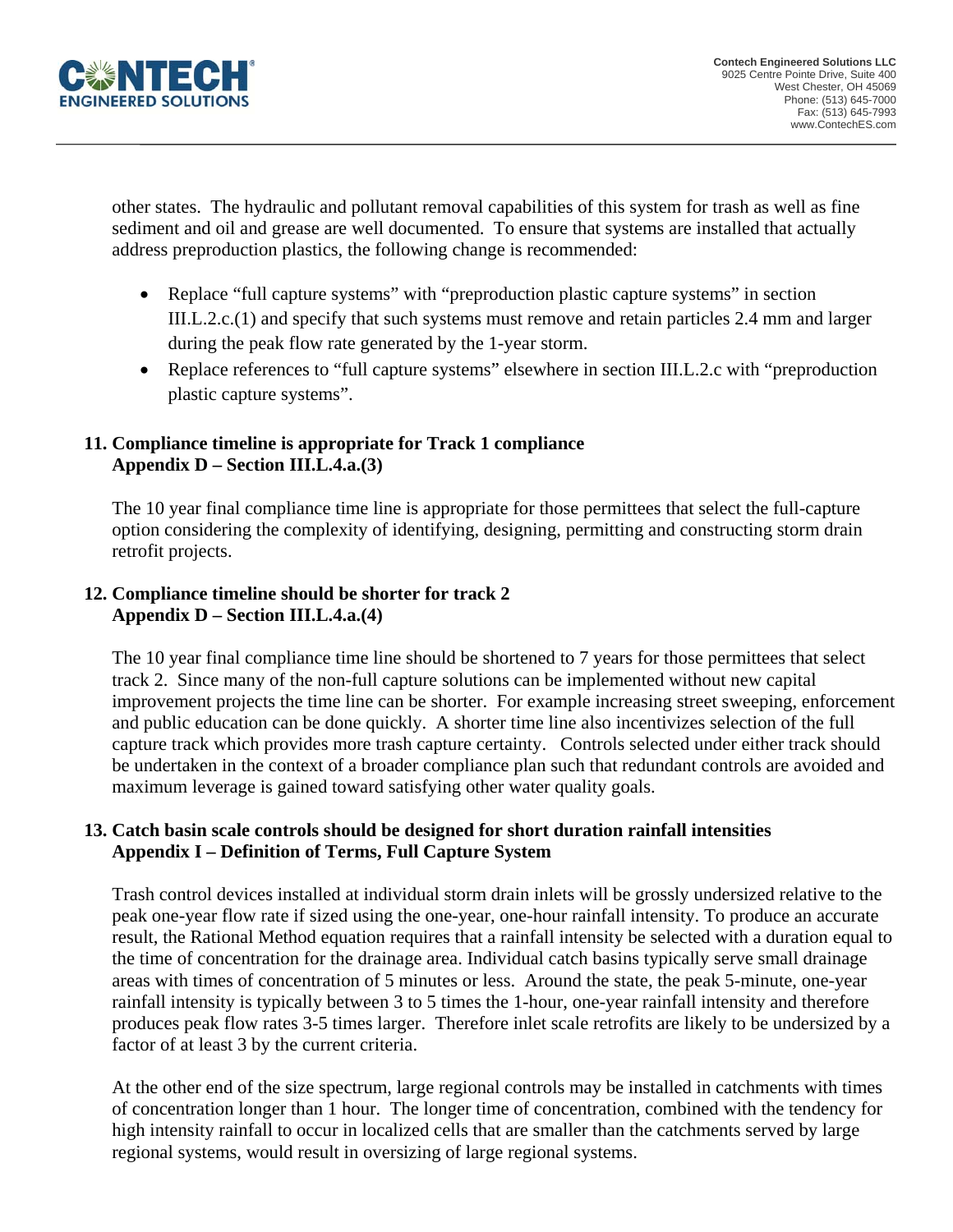

Ignoring catchment hydrology in favor of uniform use of the 1-year, 1-hour rainfall intensity creates inequity in the percentage of annual flow treated by regional controls and inlet scale controls. To correct this inequity, the full capture definition should be amended as follows:

- Catch basin scale controls must be sized using the peak one-year, five-minute rainfall intensity
- For devices serving multiple the rainfall intensity corresponding to the actual time of concentration for the contributing catchment must be used.

## **14. Minimum levels of inspection and maintenance must be specified Appendix I – Definition of Terms, Full Capture System**

Trash reduction success following Track 1 hinges on adequate maintenance of full capture systems. To ensure that systems are functioning as designed, they should initially be inspected after every significant storm event (>0.25" depth) until experience justifies a less frequent schedule. Where 25% of the screen is occluded the screen should be cleaned. For those systems storing trash in an on-line configuration, trash should be removed when it reaches 25% storage capacity. For those systems storing trash in an off-line configuration, trash should be removed when it reaches 75% of storage capacity. The local Regional Board should perform periodic spot checks to ensure accuracy and adequacy of reported maintenance information.

## **15. Updated criteria for certification of full capture systems is needed Appendix I – Definition of Terms, Full Capture System**

Full capture system – The last sentence of this section allows the Executive Director of the State Water Board to decline certification of some full capture systems certified by the Los Angeles Regional Water Board. This is encouraging since some of the certified devices are unable to capture and retain trash with the required effectiveness (100% removal for the 1 year storm) at feasible maintenance levels. More information regarding criteria for accepting or rejecting full captures systems should be given to allow entrepreneurs and engineers information needed to create the next generation of trash controls. Simply reverting to the failed approach of considering only the screen aperture size and modeled flow rates gives system designers little incentive to consider operational feasibility, especially if maintenance enforcement is weak.

## **16. "Vortex separator system" is a misleading term Draft Report - Section 5.1.3**

The term "vortex separation system" has been used in Trash TMDLs and related documents as a generic term for the CDS system which is a proprietary system marketed by Contech Engineered Solutions, LLC. The CDS system has been used in California for over 15 years and at thousands of locations nationally. There are approximately 10 other vortex separation systems available in the market, none of which were part of the trash TMDL development process and none of which have been certified as full capture systems by the Los Angeles Regional Water Board. These systems are typically used in California as pretreatment upstream of infiltration, detention and filtration systems. Continuing to use